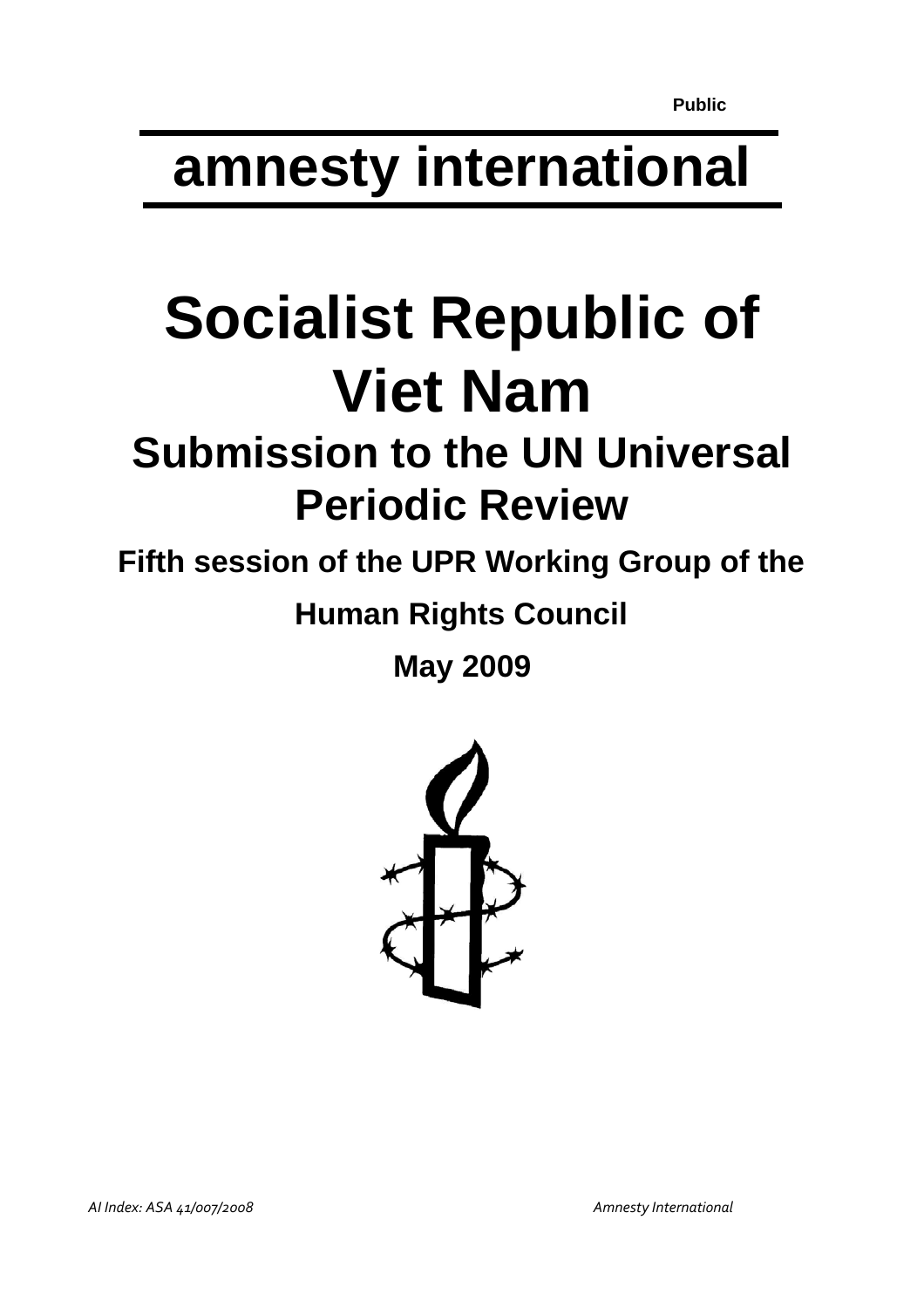#### **Executive summary**

In this submission, Amnesty International provides information under sections B, C and D as stipulated in the *General Guidelines for the Preparation of Information under the Universal Periodic Review:*[1](#page-1-0)

- Under section B, Amnesty International raises concern over the protection of human rights in national legislation and the death penalty.
- Section C highlights Amnesty International's concerns in relation to restrictions on the right to freedom of expression and assembly and p**ersecution of religious and ethnic groupings.**
- In section D, Amnesty International makes a number of recommendations for action by the government to address the areas of concern.

<span id="page-1-0"></span> $\overline{a}$ <sup>1</sup> Contained in Human Rights Council Decision 6/102, Follow-up to Human Rights Council resolution 5/1, section I adopted 27 September 2007.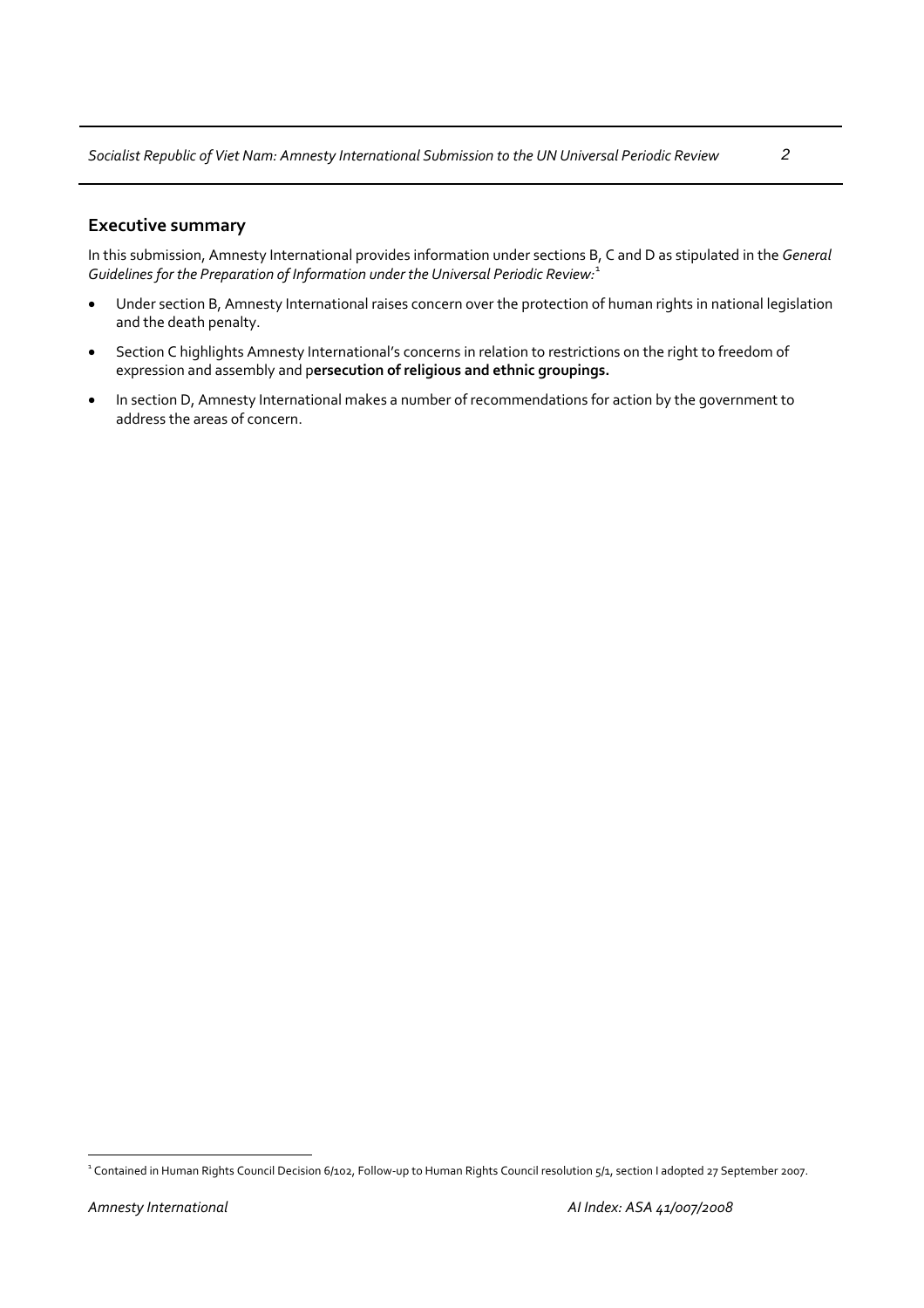### **Socialist Republic of Viet Nam Amnesty International submission to the UN Universal Periodic Review**

Fifth session of the UPR Working Group, May 2009

#### **B. Normative and institutional framework of the State**

In its 2002 Concluding Observations on the consideration of the second periodic report of Viet Nam's implementation of the International Covenant on Civil and Political Rights (ICCPR), the UN Human Rights Committee expressed concern that "*certain constitutional provisions would appear to be incompatible with the Covenant and that the* Vietnamese Constitution does not enumerate all Covenant rights, nor the extent to which they may be limited and the criteria used. The Committee is concerned that according to Vietnamese law the Covenant rights must be interpreted in a *way that may compromise the enjoyment of these rights by all individuals.*" [2](#page-2-0) These concerns remain valid. Article 69 of Viet Nam's 1992 Constitution affirms the right to freedom of expression, assembly and association, but only "in accordance with the provisions of the law". These laws include, amongst others, Internet decrees, the Press Law (amended in 1999), the Publishing Law, the State Secrets Protection Ordinance and above all the 1999 Penal Code. Ambiguous and loosely‐worded provisions of these laws are used in an arbitrary manner to stifle the rights to freedom of expression, assembly, and association. Moreover, important provisions of these laws are explicitly in breach of international human rights treaties that Viet Nam has ratified.

Vaguely‐worded offences in the national security section of the Penal Code are used to criminalize peaceful political and religious dissent. Articles 80 (Spying), 87 (Undermining the unity policy), 88 (Conducting propaganda against the Socialist Republic of Viet Nam), and 91 (Fleeing abroad or defecting to stay overseas with a view to opposing the people's administration) of this section are commonly used to imprison government critics, as is Article 258 (Abusing democratic freedoms to infringe upon the interests of the State, the legitimate rights and interests of organizations and/or citizens). The length of applicable prison terms ranges from two to 20 years' imprisonment, life imprisonment, or capital punishment.

The authorities also use administrative detention to place restrictions on the peaceful activities of religious and political dissidents. Decree CP‐31, which was abolished in March 2007, was frequently used to detain dissidents under house arrest without bringing them before a court. However, other administrative detention provisions remain in place. Dissidents sentenced to prison terms under the national security section of the Penal Code are usually further restricted on release by the imposition of up to five years' house arrest under Article 38 (Probation) of the Penal Code.

#### **The death penalty**

Twenty‐nine offences in Viet Nam's Penal Code carry the death penalty as an optional punishment. These are economic crimes, such as fraud, embezzlement, smuggling, counterfeiting and offering bribes; manufacturing, concealing and trafficking narcotic substances; murder, rape, robbery; and crimes against national security, including treason, espionage, taking action to overthrow the government, rebellion, banditry, terrorism, sabotage, hijacking, destruction of national security projects, undermining peace, war crimes and crimes against humanity. The majority of death sentences are imposed for drug trafficking offenses.

<span id="page-2-0"></span> $\overline{a}$ <sup>2</sup> Concluding Observations of the Human Rights Committee, Vietnam, U.N. Doc. CCPR/CO/75/VNM (2002). Para.5.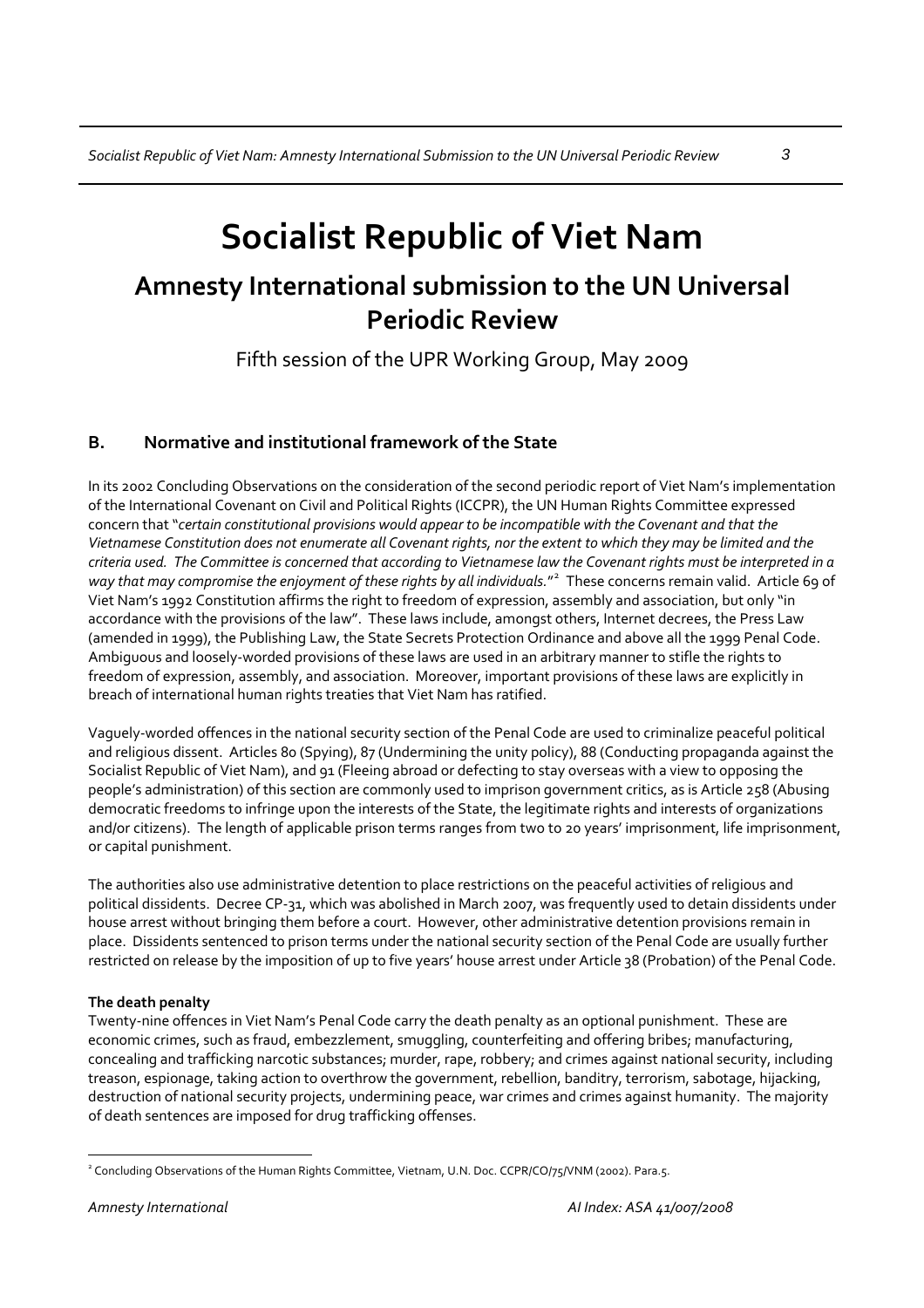In July 2008, it was reported that the Ministry of Public Security had recommended that the death penalty be abolished for 12 crimes: appropriating property by fraud; smuggling; producing and trading fake food and medical products; being involved in producing, storing and circulating counterfeit money, bonds and cheques; organising the illegal use of drugs; hijacking aeroplanes or ships; corruption; taking and giving bribes; destroying army weapons or technical equipment; being involved in an invasion; "anti‐human" crimes; and those convicted of war crimes. According to an official media report, it has been proposed that Article 35 of the Penal Code, which stipulates the death penalty for certain offences, should be amended to apply only to the "most heinous crimes and people considered to be a serious danger to the community and the nation's security".

According to the July 2004 Criminal Procedure Code, once a death sentence has been imposed by a municipal or provincial court, the defendant is allowed 14 days to appeal against the sentence. The appeal must be heard by an appellate court within 60 days. When a death sentence is confirmed by an appellate court, it is sent immediately to the Supreme People's Court and Supreme People's Procuracy, which must in turn decide within two months whether the sentence will stand. If the death sentence is upheld at that stage, the defendant may appeal to the State President for clemency. Commutations have been granted to foreign nationals following interventions by their governments; otherwise they appear to be rare.

Executions are carried out by a firing squad of five people, sometimes in public. Families of prisoners are not informed beforehand. The UN Human Rights Committee has stated that "the failure to notify the family and lawyers of the prisoners on death row of their execution" in a state party to the International Covenant on Civil and Political Rights is "incompatible with the Covenant."[3](#page-3-0)

In January 2004, a government decree prohibited the reporting of statistics on death sentences and executions as a "state secret", and the total numbers are therefore not made public. This lack of transparency runs counter to repeated calls by the UN for the death penalty to be used only in an open and transparent manner, and for all information about its use to be made publicly available. However, some individual cases are reported in the official and international media. From January 2004 to the end of September 2008, Amnesty International documented from media monitoring that 300 death sentences were imposed and 102 executions carried out. The exact numbers are believed to be much higher.

Viet Nam abstained in the vote against the UN General Assembly resolution 62/149 on a moratorium on executions in December 2007; however, it did not join the statement of disassociation with the resolution.

#### **C. Promotion and protection of human rights on the ground**

#### **Restrictions on freedom of expression and assembly**

The authorities frequently use provisions of the Penal Code to stifle freedom of expression, including criticism of government policies, and reference to issues considered as politically sensitive. In June 2007, the last known prisoner of conscience arrested in a previous crackdown on dissident in 2002 and sentenced to a lengthy prison term, was released. However, in the past 18 months courts have handed down prison terms ranging from one and a half to eight years' imprisonment to at least 26 peaceful activists, including human rights defenders, in a campaign to silence government critics which began in late 2006. For the most part these activists, whom Amnesty International considers to be prisoners of conscience, were charged with offences under the national security section of the Penal Code. Trials of political detainees often do not meet international standards for fairness.

 $\overline{a}$ 

<span id="page-3-0"></span> $3$  Concluding observations of the Human Rights Committee: Japan, UN document CCPR/CO/79/Add.102, 19 November 1998, para. 21.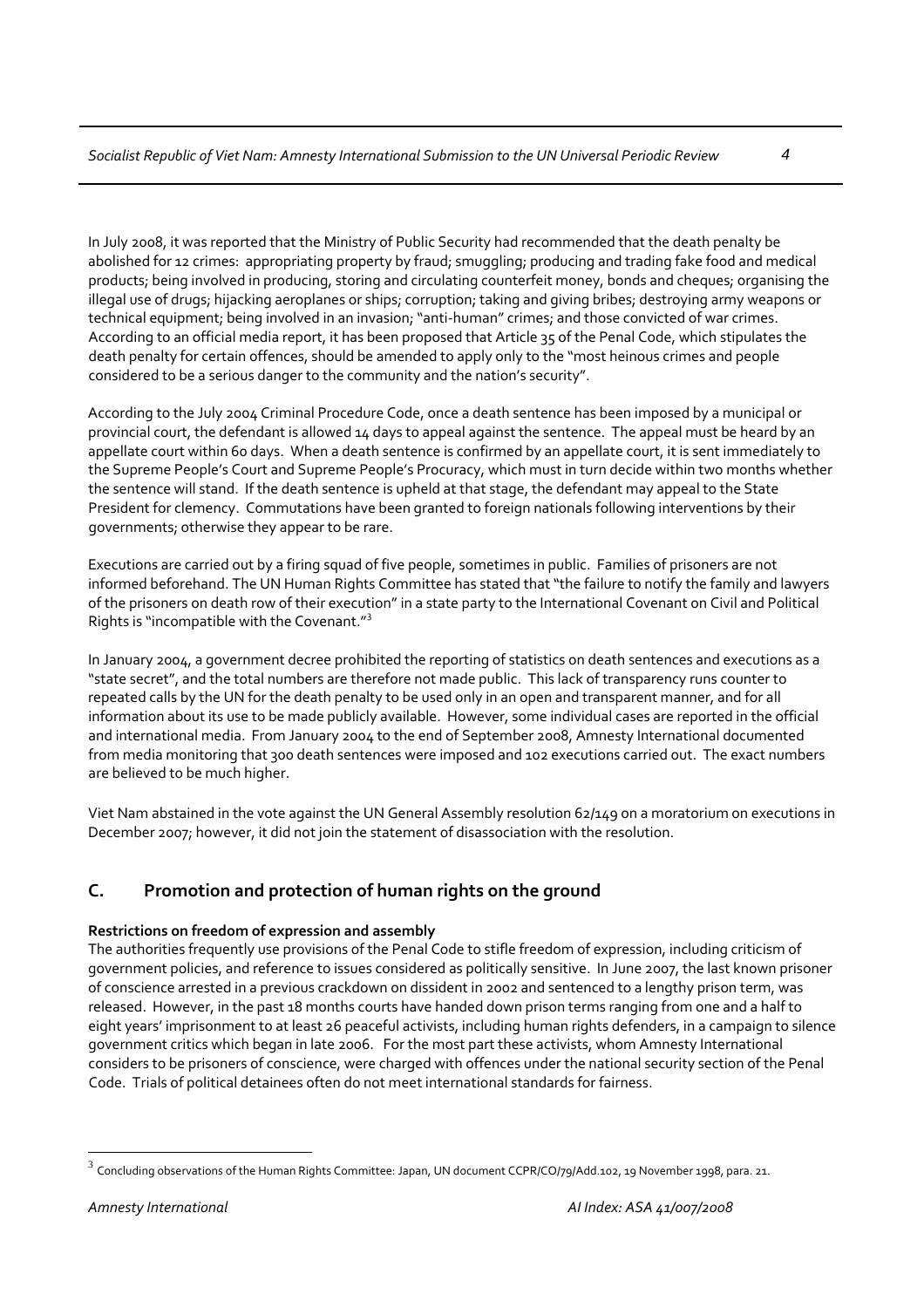Of those who have been sentenced to imprisonment, at least 13 have also been sentenced to an additional period of "probation", under article 38 of the Penal Code, which includes restrictions on movement after having served their prison term. An unknown number of dissidents are held in pre‐trial detention.

The authorities continue to try to control and restrict Internet traffic deemed undesirable. Many of those arrested in the on‐going crackdown include lawyers, trade unionists, religious leaders and political activists who are loosely connected through Bloc 8[4](#page-4-0)06,<sup>4</sup> an Internet based pro-democracy movement formed on 8 April 2006, and with other un-authorized political groups advocating democracy and human rights. Charges laid against dissidents often include references to sending and placing information on the Internet aimed at "slandering" and "distorting" government policies. Truong Quoc Huy, a supporter of Bloc 8406, was arrested twice – in October 2005 and again in August 2006 ‐ while logged on to a chat room website about Viet Nam in an Internet café. He is now serving a six year prison sentence after being charged under Article 88 of the Penal Code.

In September 2008 police carried out a violent crackdown on peaceful mass protests in Ha Noi. Since December 2007, members of the Catholic Church there engaged in peaceful mass protests and prayer vigils to support the church's claims to ownership of two pieces of land. During the crackdown police injured several people with their batons, and 20 people were hospitalised after teargas was used against protesters. At least eight people were arrested in the last wave of protests which began in mid‐August; two of them remain in detention. Others, including senior church officials, remain at risk of arrest.

Following the crackdown, the authorities continued to threaten and otherwise intimidate Catholics who supported the church's claims. The government also failed to protect them against attacks, acts of intimidation and harassment by others, including state‐sponsored gangs, even when police were present at the site. Reports of intimidation against Catholics increased in Ha Noi following the crackdown on Catholics and the public campaign against the protesters in the state‐controlled mass media.

Other protests and attempted protests have met with harsh treatment by the authorities. In April 2008, at least 12 people demonstrating when the Olympic Torch passed through Ho Chi Minh City were arrested. These included a journalist and blogger who had written articles against China's foreign policies. He was subsequently sentenced to two and a half years in prison on charges of tax evasion, although these charges were believed to be politically motivated.

Strict controls are maintained over the media in Viet Nam, and press freedom is severely restricted. An increase in recent years of public concern over corruption scandals has resulted in more coverage in the media of important cases. One case involving allegations about the involvement of officials from the Ministry of Transport was initially aired in public with unprecedented openness, until two journalists reporting on the case were arrested in May 2008. On 15 October 2008 journalist Nguyen Viet Chien was found guilty of"abusing democratic freedoms to infringe upon the interests of the State, the legitimate rights and interests of organizations and/or citizens" under Article 258 of the Penal Code for his investigative reporting since 2005 about the corruption scandal. He was sentenced to two years' imprisonment after a trial which fell short of international standards. Fellow journalist Nguyen Van Hai pleaded guilty at the same trial and received a non‐custodial sentence of a two year re‐education programme.

#### **Persecution of religious and ethnic groupings**

A new religious decree came into effect in November 2004, which codifies de facto state control over all aspects of religious life. The decree has been criticized by several religious groups in Viet Nam. While the number of churches recognized by the state has increased during the period under review, members of churches still not officially

 $\overline{a}$ 

<span id="page-4-0"></span><sup>&</sup>lt;sup>4</sup> On 8 April 2006 activists launched the Manifesto 2006 on Freedom and Democracy for Vietnam, an on-line petition signed by 118 democracy activists, calling for peaceful political change and respect for human rights. The petition attracted more signatories and its launch marked the effective creation of an Internet based pro‐democracy movement, now known as Bloc 8406.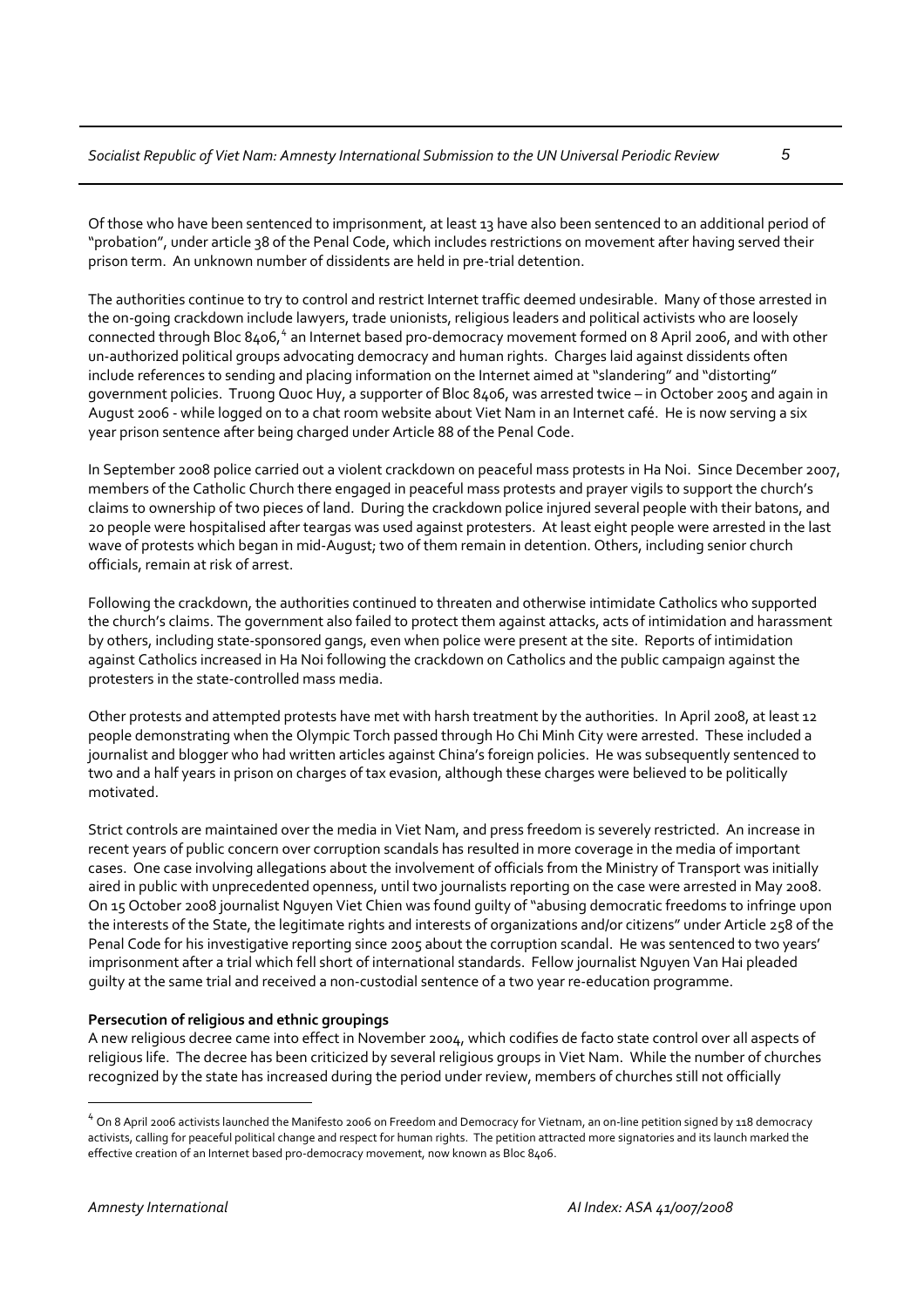approved by the state continue to face repression, including harassment, forced renunciation of their faith, administrative detention and imprisonment.

Those targeted include Christian and Buddhist groups which the authorities believe oppose the state, such as members of the evangelical Protestant community, Roman Catholics, Hao Hoa Buddhists and the Cao Dai church. The senior leadership of the Unified Buddhist Church of Vietnam have remained under house arrest or restrictions during the period under review. This includes the Venerable Thich Huyen Quang, Supreme Patriarch, until his death in July 2008; he had been under house arrest since 1982.

Human rights violations against ethnic minority Montagnards in the Central Highlands continue. These include restrictions on movement and forcing Christians belonging to unauthorized "house churches" to renounce their religion. An unknown number of Montagnards from among the more than 250 who were sentenced to lengthy prison terms in connection with the large‐scale protests in 2001 and 2004around land ownership and religious freedom are believed to remain in prison. Many of them were sentenced to between five and 12 years' imprisonment under Articles 87 (Undermining the unity policy), 88 (Conducting propaganda against the Socialist Republic of Viet Nam), 89 (Disrupting security) and 91 (Fleeing abroad or defecting to stay overseas with a view to opposing the people's administration) of the national security section of the Penal Code.

In April 2004, thousands of Montagnard people protested against government policies in three provinces of the Central Highlands. Most of the protesters were Christians who had planned five days of peaceful protests against government policies on long‐standing land disputes, restrictions on religious practice and restrictions on freedom of movement and expression imposed since the last major protests in 2001. The authorities used disproportionate force to break up the demonstrations. At least eight people were unlawfully killed and many hundreds injured in the ensuing crackdown.

During the period under review, hundreds of Montagnards have attempted to seek asylum in neighbouring Cambodia, where their situation has been precarious, with lack of protection by the Cambodian authorities. A Memorandum of Understanding (MOU) between Viet Nam, Cambodia and UNHCR, signed in January 2005 to resolve the situation of asylum‐seekers, remains in place. It appears to have been violated by the Vietnamese authorities, with reports that in some cases people who had returned from Cambodia to Viet Nam under the MOU were detained, interrogated and ill-treated.

Individuals from the mostly Buddhist Khmer Krom community in southern An Giang province likewise face persecution. Media and activists have reported how Buddhist monks have been defrocked for taking part in peaceful protests; other members of the Khmer Krom ethnic group are serving prison terms for seeking to protect their land. Some have fled to Cambodia.

#### **D. Recommendations for action by the State under review**

Viet Nam is a state party to six core international human rights treaties. It has yet to ratify the Convention against Torture and Other Cruel, Inhuman or Degrading Treatment or Punishment, the 1951 Convention relating to refugees and its 1967 Protocol, the International Convention on the Protection of the Rights of All Migrant Workers and Members of Their Families, and the Rome Statute of the International Criminal Court.

In order to uphold its commitment to human rights protection, Amnesty International calls on the government to: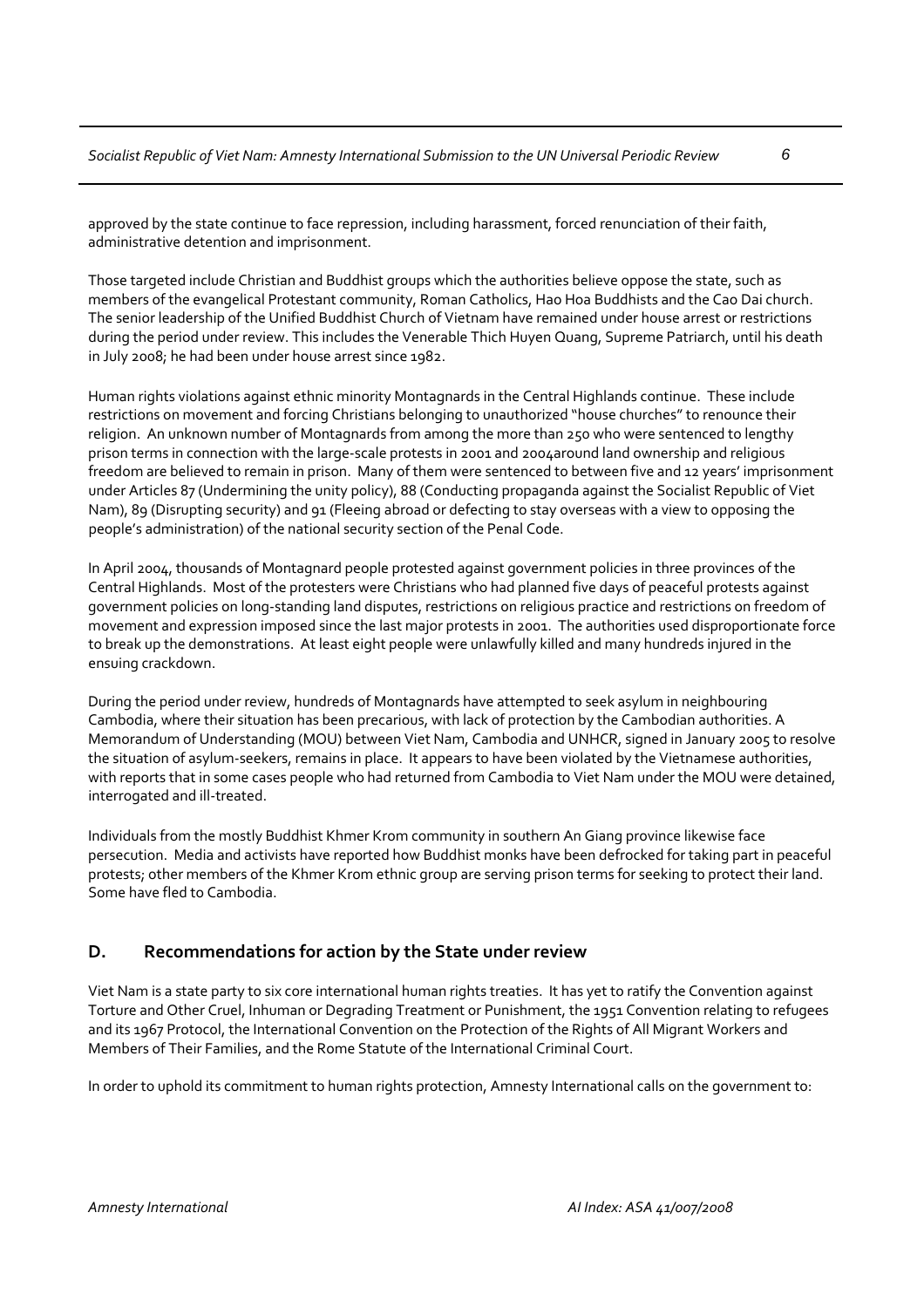#### *Protection of human rights in national legislation*

- Repeal or amend provisions in the 1999 Penal Code to ensure that ambiguous provisions relating to national security are clearly defined or removed, so they cannot be applied in an arbitrary manner to stifle legitimate dissent, debate, opposition and freedom of expression;
- Repeal provisions in the 1999 Penal Code allowing house arrest or probation used to violate freedom of expression and assembly;
- Remove all restrictions and arbitrary interference on the operation and use of the Internet that violate the right to freedom of expression and end practices, such as censorship, and surveillance.

#### *The death penalty*

- Immediately impose a moratorium on executions, with a view to complete abolition of the death penalty, in line with UN General Assembly resolution 62/149;
- Reduce the number offences liable for the death penalty, as proposed by the government in July 2008;
- Make public all information about the imposition and use of the death penalty, including information on executions carried out;
- Encourage discussion among National Assembly member and other appropriate legislative institutions on abolition of the death penalty for all crimes.

#### *Restrictions on freedom of expression and assembly*

- Take all necessary measures to end restrictions on the rights to freedom of expression and peaceful assembly, in accordance with international human rights law;
- Ensure that police officers are made aware of their duty to protect the human rights of all individuals, including by ensuring that they are able to exercise their rights to freedom of expression and peaceful assembly without discrimination;
- Immediate and unconditionally release all prisoners of conscience;
- Invite the UN Special Rapporteur on the right to freedom of opinion and expression to visit Viet Nam.

#### **Persecution of religious and ethnic groupings**

- End restrictions on the right to practice one's religion of choice without discrimination, in accordance with Article 69 and 70 of the 1992 Constitution as well as international human rights law;
- Ensure that relevant authorities are aware of their duty to protect individuals' right to freedom of religion;
- Take measures to ensure protection of the right to peaceful expression of their political beliefs.